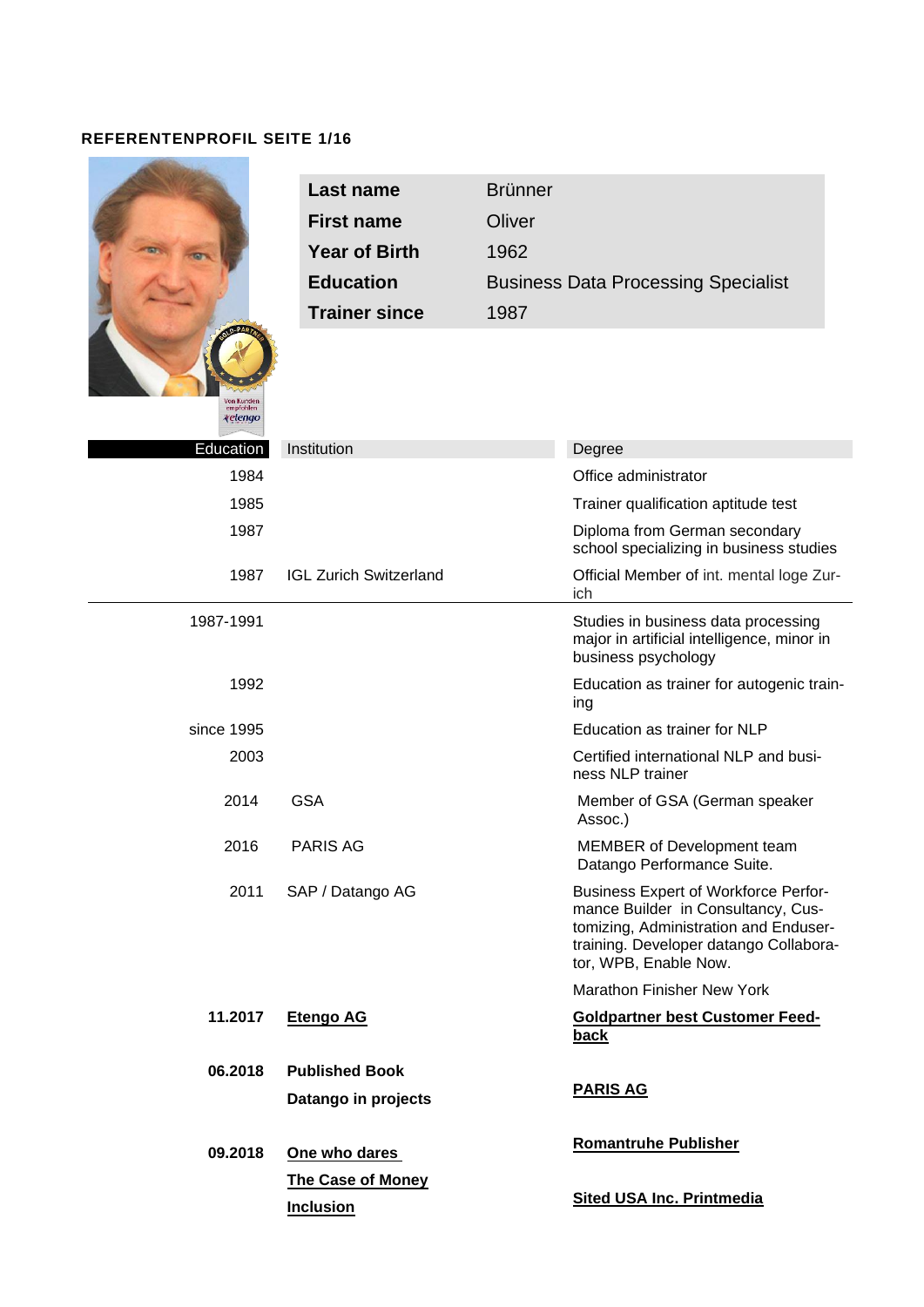## **REFERENTENPROFIL SEITE 2/16**

Name: Oliver Brünner

# Language Skills

|                    | English                                               | Trainer-proficiency (Level 3)                                                                                                                                                                                                                                                                                                                                                                                                                    |  |  |
|--------------------|-------------------------------------------------------|--------------------------------------------------------------------------------------------------------------------------------------------------------------------------------------------------------------------------------------------------------------------------------------------------------------------------------------------------------------------------------------------------------------------------------------------------|--|--|
| Project Experience | Industry/Company                                      | Position/Function                                                                                                                                                                                                                                                                                                                                                                                                                                |  |  |
| 1989               | <b>Banking services</b><br><b>BNP Hamburg</b>         | <b>Trainer</b><br>Integration of banking software in busi-<br>ness with major customers on the Win-<br>dows user interface and data communi-<br>cation                                                                                                                                                                                                                                                                                           |  |  |
| 1989               | University, Lüneburg                                  | Systems consultant<br>Introduction of SPSS applications un-<br>der BS2000 as systems supporter for<br>Siemens as part of studies                                                                                                                                                                                                                                                                                                                 |  |  |
| 1989-1991          | Employment Office, Magdeburg                          | Seminar provider<br>Development of seminar contents for<br>training courses for residents in the<br>new German states to facilitate their in-<br>tegration in job market; seminar goals:<br><b>Bachelor of Business Administration</b><br>and Operations and company account-<br>ant.                                                                                                                                                            |  |  |
| 1992               | Medical services                                      | Developer<br>Development of an industry-specific<br>software for Windows for invoicing and<br>recording of nursing services for health<br>insurances; certification by AOK.                                                                                                                                                                                                                                                                      |  |  |
| 1993               | Supplier to VW-AG Automobile<br><b>Rockwell AG</b>    | Trainer<br>Trainer activities for MS-Office through<br>link-up of MFJ-Pro (similar to SAP).                                                                                                                                                                                                                                                                                                                                                      |  |  |
| 1994               | Food<br><b>Bahlsen KG</b>                             | Trainer<br>for Lotus, MS-Office, Lotus-Notes.                                                                                                                                                                                                                                                                                                                                                                                                    |  |  |
| 1995               | Public service<br>Municipal administration, Wolfsburg | Seminars to change from cameralistics<br>to business management and double-<br>entry bookkeeping and long-term con-<br>sulting for the areas of controlling, pur-<br>chasing, material management/parks<br>and gardens department. Analysis of<br>balance sheets for the juvenile authori-<br>ties, real estate valuation for the de-<br>partment of culture and supportive con-<br>sulting for introduction of SAP in the<br>municipal offices. |  |  |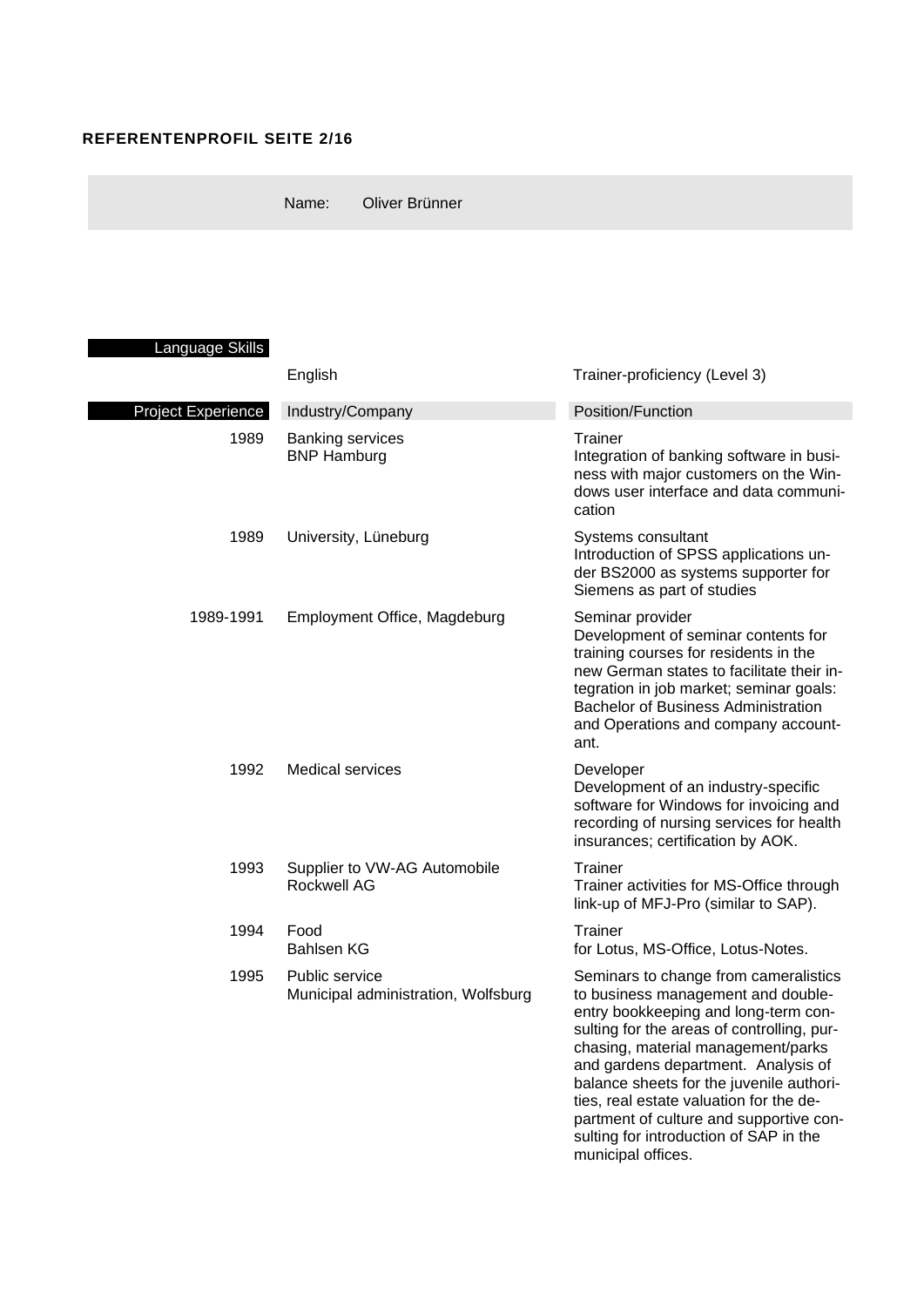## **REFERENTENPROFIL SEITE 3/16**

 $\sim$ 

|           | Oliver Brünner<br>Name:                                    |                                                                                                                                                                                                                                                                                              |
|-----------|------------------------------------------------------------|----------------------------------------------------------------------------------------------------------------------------------------------------------------------------------------------------------------------------------------------------------------------------------------------|
|           |                                                            |                                                                                                                                                                                                                                                                                              |
| 1996      | Public service<br>Social welfare office, Wolfsburg         | Trainer<br>Motivational trainer for long-term wel-<br>fare recipients to develop an accepta-<br>ble strategy for self-sufficiency; twice a<br>year with different participants.                                                                                                              |
| 1996      | Supplier to VW-AG Automobile<br><b>Rockwell AG</b>         | Developer<br>Application development of a financial<br>planning software under VBA to gener-<br>ate annual financial statements with in-<br>teractive data link-up to MFJ-Pro.                                                                                                               |
| 1997      | Supplier to VW-AG Automobile<br><b>Rockwell AG</b>         | Developer<br>Development of a tracking system for<br>returned empties between VW suppli-<br>ers using SAP R/3 logistics data via<br>DFü-Avis. Interface Communication to<br>MM-Stocks, IDoc tor Materialmove-<br>ments                                                                       |
| 1997-1998 | Supplier<br><b>VW-AGITT-Gifhorn (ATE Brakes)</b>           | Trainer<br>MS-Office and SAP R/3 Basis, MM /<br>WM, PP. IDoc-Supporting, Error-Sup-<br>port.                                                                                                                                                                                                 |
| 1997-1998 | <b>Water utilities</b><br>Wasserverband Bördekreis         | Trainer<br>SAP R/3 Basis and SD to optimize ser-<br>vice call-outs and to coordinate sales<br>as part of the partial privatization of the<br>association.                                                                                                                                    |
| 1998      | Wasserversorger<br>Wassergesellschaft mbH Magdeburg        | Berater/Trainer<br>Unternehmensberatung zur Entwick-<br>lung eines Unternehmens-Alter-Ego-<br>Training und Motivations-, Manage-<br>ment- und Zeitmanagement-Training.                                                                                                                       |
| 1998      | <b>Water utilities</b><br>Wassergesellschaft mbH Magdeburg | <b>Trainer</b><br>SAP R/3 Basis and SD to optimize<br>technical call-outs and to plan transport<br>and routes for water construction sites<br>and their accounting and logistics;<br>steering of different types of business,<br>conditions, layout of contractual docu-<br>ments, variants. |
| 1998      | Supplier to automobile industry<br>Meritor AG              | Trainer<br>for a corporate ethics project                                                                                                                                                                                                                                                    |
| 1998      | <b>Water utilities</b><br>Wasserverband Bördekreis         | Trainer<br>Employee motivation and self-manage-<br>ment                                                                                                                                                                                                                                      |
| 1998-1999 | Food<br><b>Bahlsen KG</b>                                  | Trainer<br>SAP R/3 V 3.1H for Basis, MM, PP;<br>Support for introduction in plant in<br>Barsinghausen.                                                                                                                                                                                       |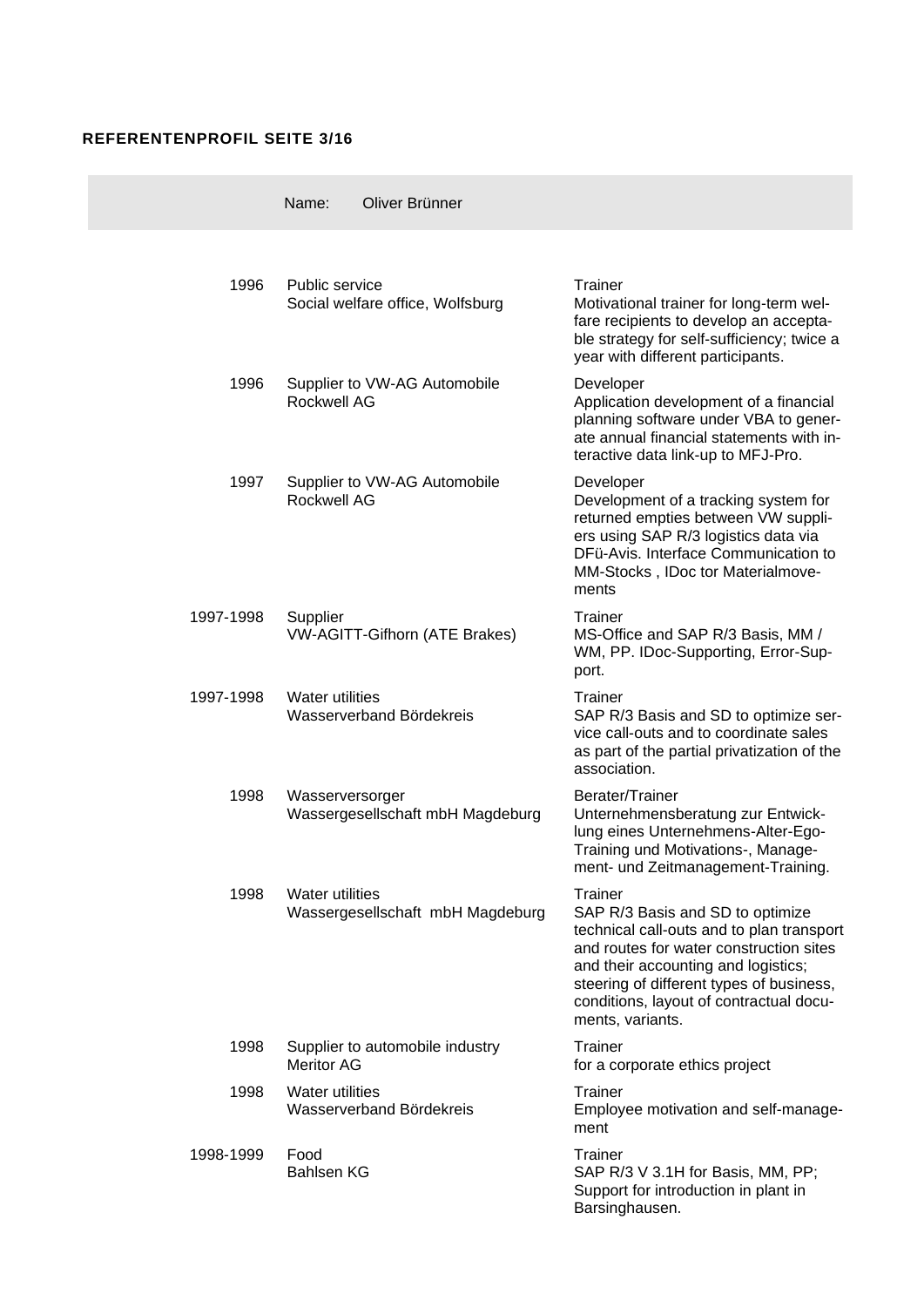## **REFERENTENPROFIL SEITE 4/16**

|                       | Name:<br>Oliver Brünner                                                  |                                                                                                                                                                                                                                                                                               |
|-----------------------|--------------------------------------------------------------------------|-----------------------------------------------------------------------------------------------------------------------------------------------------------------------------------------------------------------------------------------------------------------------------------------------|
|                       |                                                                          |                                                                                                                                                                                                                                                                                               |
| 1999                  | Supplier to automobile industry<br><b>Meritor AG</b>                     | Developer<br>Development of an application software<br>to optimize staff management in 3-shift<br>system using MFJ-Pro Logistics and<br>sales.                                                                                                                                                |
| 1999                  | Training<br><b>IVM / Siemens</b>                                         | Trainer<br>SAP R/3 4.0 for future SAP consult-<br>ants; subject: production planning, ma-<br>terial management, inventory manage-<br>ment, capacity planning and customiz-<br>ing.                                                                                                            |
| Feb.2000 - Mar.2000   | Training<br>Volkswagen Coaching                                          | Trainer<br>Motivation training.                                                                                                                                                                                                                                                               |
| Mar.2000 - Dec.2001   | Electronics/automation<br>Bosch Stuttgart and Erbach                     | Trainer<br>SAP R/3 4.6 for MM/WM, IDoc Com-<br>munications, PP, SD in the area of cus-<br>tomized production                                                                                                                                                                                  |
| Jun.2000 - Jun.2000   | Research<br><b>Strube Saatzucht</b>                                      | Trainer<br>Time and self-management to develop<br>profit center on the basis of Agenda 21.                                                                                                                                                                                                    |
| Jul.2000 - Oct. 2000  | Industrial services<br>Westdeutsche Instandhaltungsgesell-<br>schaft WIG | Consultant<br>Communications development in pro-<br>duction for multi-shift workplaces.                                                                                                                                                                                                       |
| Jan.2000- May.2000    | Automobile / training<br>Volkswagen Coaching GmbH                        | Trainer<br>Seminar on personnel development for<br>persons from the second and third job<br>market.                                                                                                                                                                                           |
| Jan.2001 - Jul.2001   | Power plants/ electric works<br>Siemens Erlangen                         | <b>Trainer</b><br>Development of a Delta training course<br>SAP 4.5 to 4.6c and its execution for<br>employees.                                                                                                                                                                               |
| Jul.2001 - Dec. 2001  | Automobile<br><b>GETRAG AG</b>                                           | Master trainer<br>SAP R/3 4.6d PP - parts and serial<br>production. SD sales and order man-<br>agement; development of customer-<br>specific training materials and execu-<br>tion of training courses in this division.                                                                      |
| Feb.2001- Oct.2002    | Chemical<br>Bayer AG - Haarmann & Reimer                                 | Master trainer<br>SAP R/3 4.6d MM, SD - and order<br>management, CO in-house orders -<br>management, commission cost control-<br>ling, business unit accounting; develop-<br>ment of customer-specific training ma-<br>terials and training courses in this divi-<br>sion. Migration support. |
| Mar. 2002 - Sept.2002 | Automobile<br>Volkswagen AG                                              | Trainer / Coach<br>in the project Auto 5000; executive                                                                                                                                                                                                                                        |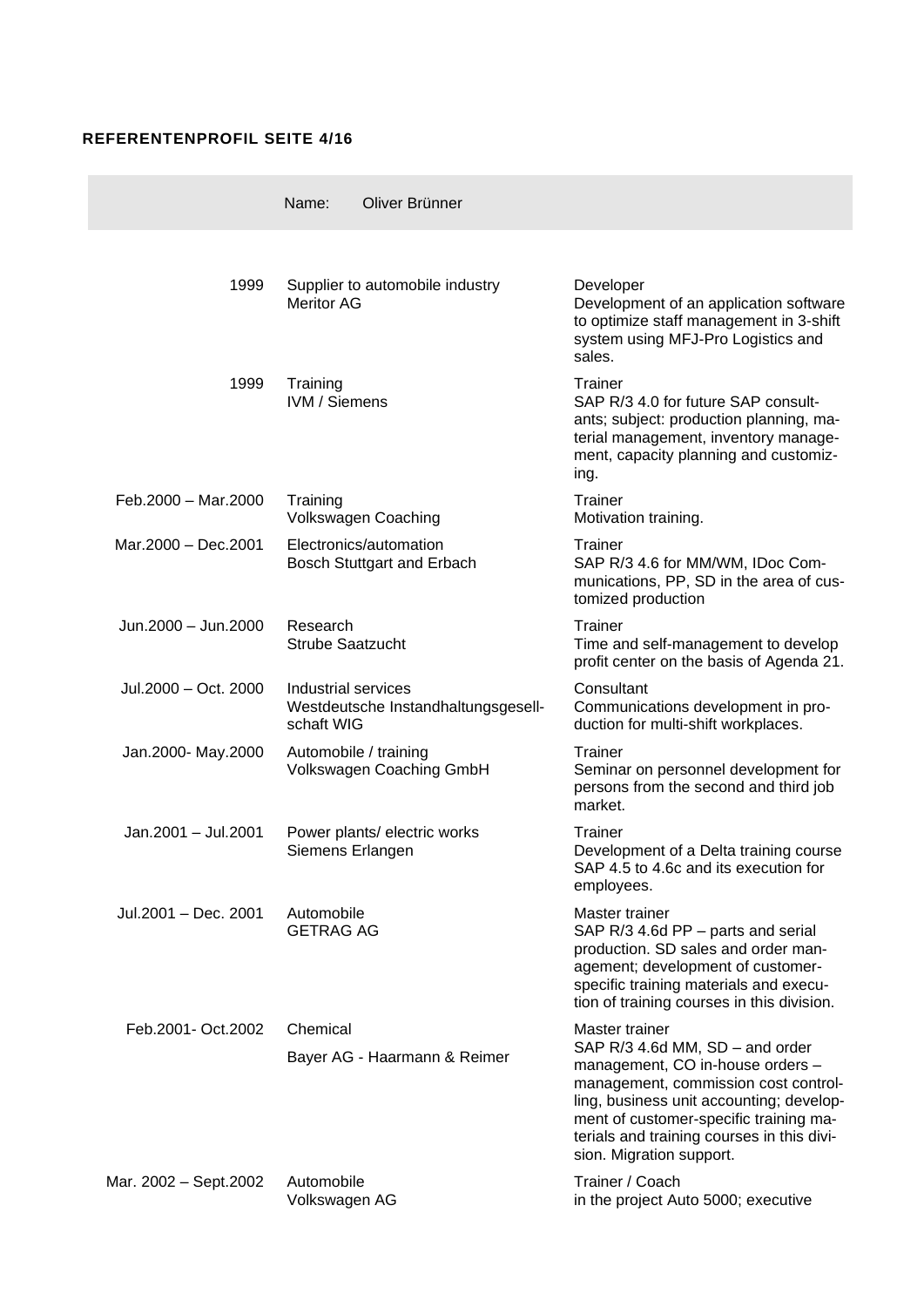## **REFERENTENPROFIL SEITE 5/16**

|                      | Name:                                     | Oliver Brünner                                                      |                                                                                                                                                                                                                                                                                     |
|----------------------|-------------------------------------------|---------------------------------------------------------------------|-------------------------------------------------------------------------------------------------------------------------------------------------------------------------------------------------------------------------------------------------------------------------------------|
|                      |                                           |                                                                     | training: defining and achieving goals,<br>building and managing teams and per-<br>sonal coaching.                                                                                                                                                                                  |
| Jun.2002- Dec.2002   | Automobile supplier<br><b>ZF Sachs AG</b> |                                                                     | Master trainer<br>SAP R/3 4.6d modules PP, MM, SD,<br>Order management; Purchasing<br>MM/WM. IDoc Interface by<br>Stockexchange, development of cus-<br>tomer-specific training materials and<br>training courses.                                                                  |
| Sept.2002 - Feb.2003 | Automobile supplier<br><b>Brose GmbH</b>  |                                                                     | Master trainer<br>SAP R/3 4.6d module PP - purchasing<br>and SD - Order management; develop-<br>ment of customer-specific training ma-<br>terials and execution of seminars in this<br>division.                                                                                    |
| Oct.2002- Jun.2003   |                                           | Plant engineering and construction<br>Boehringer Sondermaschinenbau | Project manager<br>Development and installation of a<br>change management system as well as<br>training courses for team-building and<br>team management. SAP R/3 4.7 devel-<br>opment MM, PP SD of customer-spe-<br>cific training materials and execution of<br>training courses. |
| May2003 - Nov. 2003  | <b>IWKA</b>                               | Plant engineering and construction                                  | Developer<br>Development of a corporate template to<br>present all SAP AG modules which are<br>used in the area of special purpose ma-<br>chinery construction                                                                                                                      |
| Apr.2003 - Aug.2004  | Food                                      | Meisterbäckerei Steinecke                                           | <b>Trainer</b><br>Development of and training in commu-<br>nication models to improve company<br>communication on every level of the or-<br>ganization.                                                                                                                             |
| Jun.2003 - Jan.2004  |                                           | Food Chemical Industrie Bayer                                       | Master trainer<br>SAP R/3 4.6d SD - Order manage-<br>ment, MM, LO-WA, WM and data on<br>hazardous goods; development of cus-<br>tomer-specific training materials and<br>training courses as well as support.                                                                       |
| Feb.2004 - Mar. 2004 | Automotive                                |                                                                     | Go live support WM/MM to eliminate<br>changeover errors.                                                                                                                                                                                                                            |
| Mar.2004 - Sep.2005  | Automotive                                |                                                                     | Master trainer<br>SAP R/3 4.6d PP parts and serial pro-<br>duction. MM / WM IDoc-Communica-<br>tion with external Pre-Productiontool.                                                                                                                                               |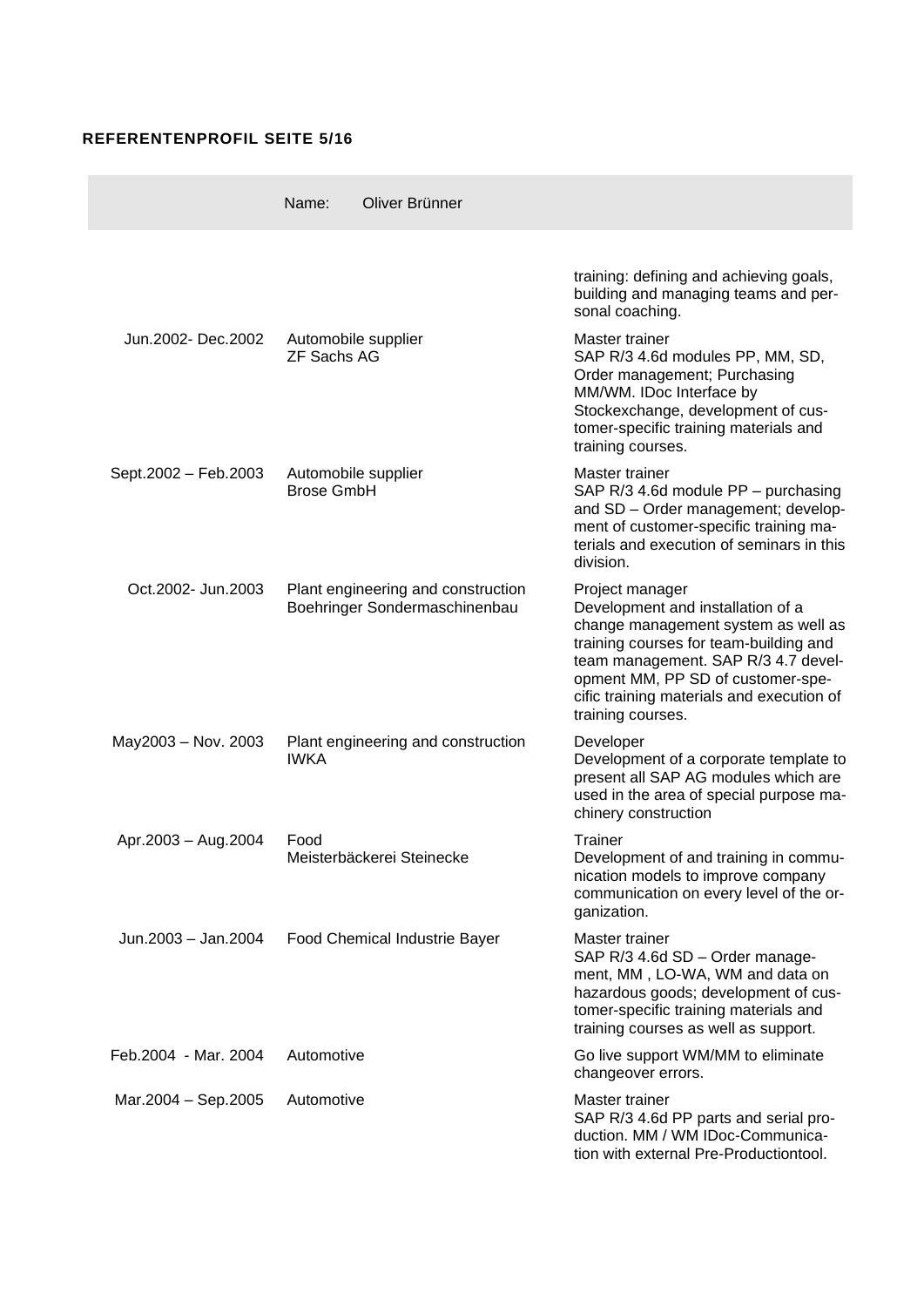## **REFERENTENPROFIL SEITE 6/16**

|                      | Oliver Brünner<br>Name:                                                                                                         |                                                                                                                                                                                                                                  |
|----------------------|---------------------------------------------------------------------------------------------------------------------------------|----------------------------------------------------------------------------------------------------------------------------------------------------------------------------------------------------------------------------------|
|                      |                                                                                                                                 |                                                                                                                                                                                                                                  |
| Feb.2004 - Dec. 2004 | Chemicals - supplier                                                                                                            | Master trainer<br>SAP Train the Trainer; didactical prepa-<br>ration for employees.                                                                                                                                              |
| May.2004- Dec.2007   | Military<br><b>BMVg</b>                                                                                                         | Master trainer<br>Development of customer-specific ap-<br>plications, administration and develop-<br>ment of a training scenario for the Ger-<br>man army as part of various NATO pro-<br>jects and training programs.           |
| Jan.2004.Dec.2004    | <b>Precision tools MAPAL</b>                                                                                                    | Trainer<br>SAP R/3 4.6c General overview, Train-<br>ing for key users. IDoc Communication<br>for some Robot-Interfaces.                                                                                                          |
| Jul.2004- May.2005   | <b>Water utilities</b>                                                                                                          | Master trainer<br>SAP R/3 4.7; development of cus-<br>tomer-specific training materials, exer-<br>cises + solutions and system adjust-<br>ments, module SD sales and order<br>management.                                        |
| May.2004-Nov.2010    | Military / homeland security and na-<br>tional defence<br>FülnfoSys SK - Management infor-<br>mation system of the armed forces | Conception and development of cus-<br>tomer-specific materials to support<br>management and leadership functions<br>and training of these functions in tacti-<br>cal and analytical environment of the<br>officers.              |
| Jan.2005 - Feb.2005  | Precision tools - Plant in USA Port<br>Huron<br>Mapal                                                                           | <b>Trainer</b><br>SAP R/3 4.6c consulting and general<br>overview, training for key users, project<br><b>IDoc Communication for some Robot-</b><br>Interfaces. language: English.                                                |
| Mar.2005 Apr. 2005   | Automotive<br><b>TRW</b>                                                                                                        | Trainer<br>SAP R/3 4.6c PP-overview and PP<br>and Interfaces to external MM-Stocks.                                                                                                                                              |
| Oct.2005-Sept.2009   | Military / homeland security and na-<br>tional defence<br>FülnfoSys SK - Management infor-<br>mation system of the armed forces | Conception and development of cus-<br>tomer-specific materials on administra-<br>tion and training of functions of the<br>management information system of the<br>armed forces for central and local sys-<br>tems administrators |
| Jul.2006 - Sept.2006 | Personnel development<br>Brünner-Training                                                                                       | NLP certification: conception and de-<br>velopment of a manual and workbook<br>for the certified qualification of NLP<br>practitioners (INLPTA) 325 pages in a<br>in A4 ring binder.                                             |
| Feb.2006 - Aug.2006  | <b>Utilities</b><br><b>LSW Wolfsburg</b>                                                                                        | Development of a manual SAP R/3 4.7<br>for SD, PM and CS as part of customer                                                                                                                                                     |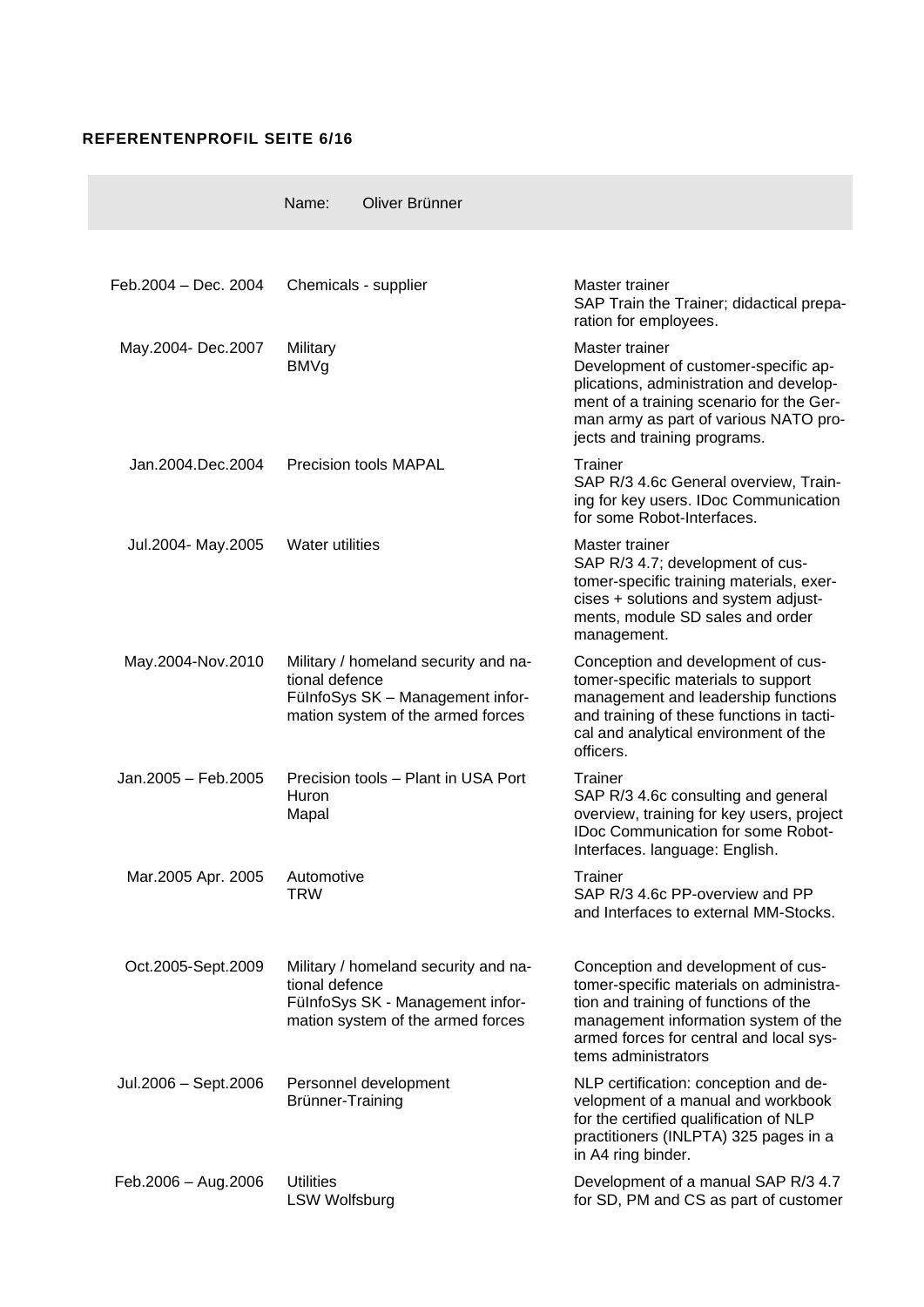### **REFERENTENPROFIL SEITE 7/16**

|                      | Name:               | Oliver Brünner                                                                                                |                                                                                                                                                                                                                                                                                                                                                                              |
|----------------------|---------------------|---------------------------------------------------------------------------------------------------------------|------------------------------------------------------------------------------------------------------------------------------------------------------------------------------------------------------------------------------------------------------------------------------------------------------------------------------------------------------------------------------|
|                      |                     |                                                                                                               | care program of the public utility com-<br>pany in Wolfsburg.                                                                                                                                                                                                                                                                                                                |
| May.2006 - May.2006  | tional defence      | Military / homeland security and na-<br>FülnfoSys SK - Management infor-<br>mation system of the armed forces | User-support during the manoeuvre<br>European Endeavour in English.                                                                                                                                                                                                                                                                                                          |
| Jun.2006 - Dec.2007  |                     | Chemical/ Lubrication and oils<br>Motul Deutschland GmbH - Köln                                               | Trainer<br>SAP R/3 for SAP Overview, FI, CO,<br>SD, MM / WM, IDoc and Interface<br>Communication to external Folloup-<br>Systems SAP and external Banking In-<br>terfaces, Duplexinterfaces.                                                                                                                                                                                 |
| Oct.2006- Aug.2007   | Wood processing     | GHL- Glunz, Horn-Bad Meinberg                                                                                 | Development of training materials for<br>key users in the module MM/ WM                                                                                                                                                                                                                                                                                                      |
| Jul.2007-Sept.2007   | Chemical            | Freudenberg, Weinheim                                                                                         | Trainer<br>SAP R/3 4.7 for PP, individual coach-<br>ing, Creating of some Interfacetem-<br>plate for Customer IDoc's.                                                                                                                                                                                                                                                        |
| Feb.2007 - Nov. 2007 |                     | Hobby and recreation<br>Staedtler, Nürnberg                                                                   | Project manager, training<br>Development of training materials for<br>key users in the module PP and execu-<br>tion of the training course; project man-<br>ager for the entire key user training pro-<br>gram and training material develop-<br>ment in the area SAP R/3 4.7 for mod-<br>ules MM, PP, WM, IDoc, SD, CO, FI.<br>IDoc-Communication to Oversee-ship-<br>ment. |
| Feb.2007- Sep.2007   | tional defence      | Military / homeland security and na-<br>FülnfoSys SK - Management infor-<br>mation system of the armed forces | Training of functions in the manage-<br>ment information system for local sys-<br>tems administrators.                                                                                                                                                                                                                                                                       |
| Jan.2008- Jul. 2009  | burg                | MCC Naval Headquarters, Glücks-                                                                               | Development of training materials<br>based on two existing management<br>systems of the EU and Germany (na-<br>tionally) in connection with the multina-<br>tional deployment of KFOR and SFOR<br>in the country of assignment.                                                                                                                                              |
| Mar.2008 - Jul.2008  | <b>SKILLForm AG</b> |                                                                                                               | SAP training for project managers,<br>combination of different Unilog training<br>materials for use in individual training.                                                                                                                                                                                                                                                  |
| Sept.2008 - Dec.2009 |                     | Germany army FülnfoSys SK                                                                                     | Development of deployment docu-<br>ments to be carried by the soldiers to<br>the place of deployment Focus: to<br>make the maximum necessary amount<br>of information available in the smallest<br>possible space and to enable intuitive<br>navigation.                                                                                                                     |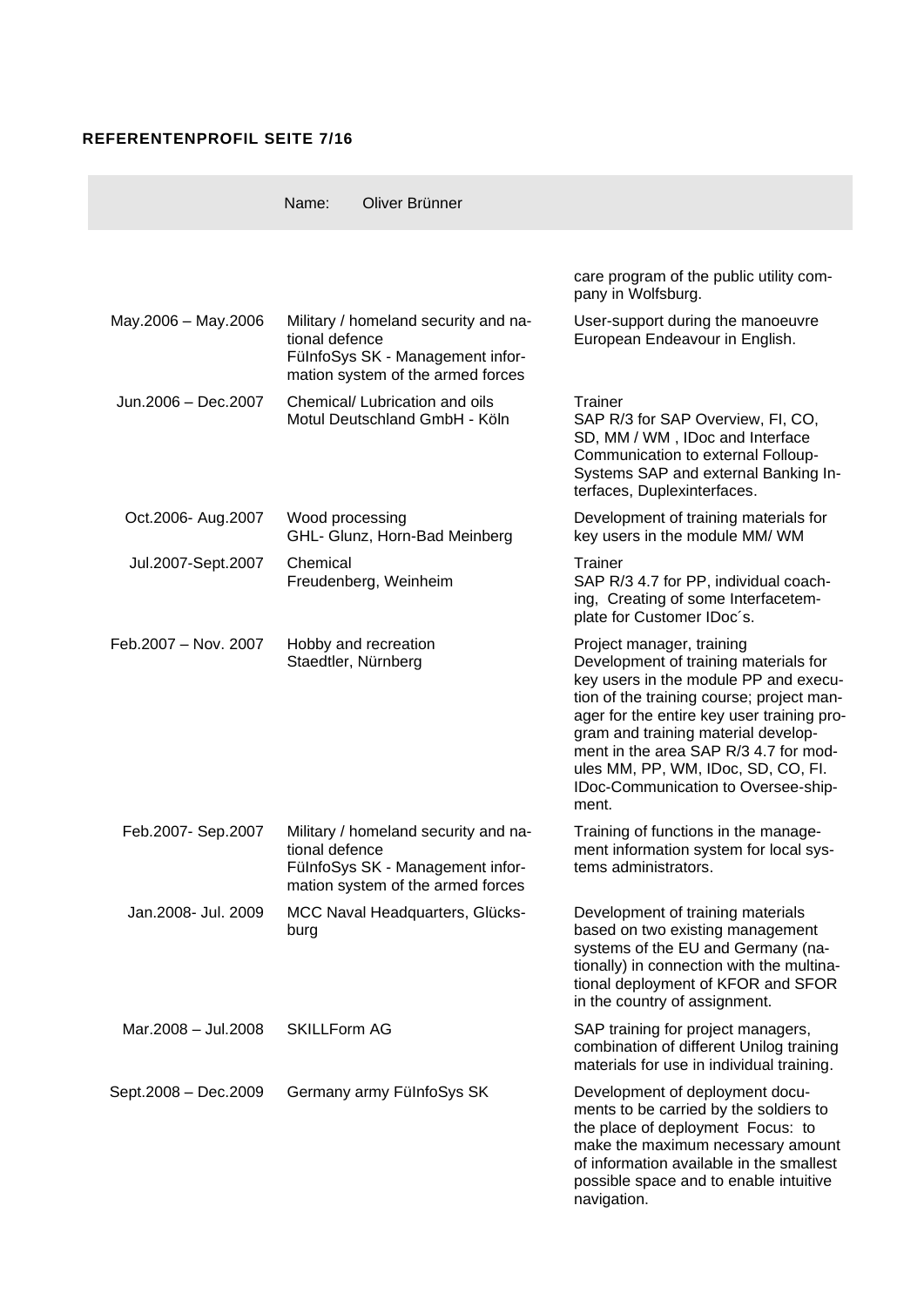#### **REFERENTENPROFIL SEITE 8/16**

|                      | Oliver Brünner<br>Name:                                                                                               |                                                                                                                                                                                                                                                  |
|----------------------|-----------------------------------------------------------------------------------------------------------------------|--------------------------------------------------------------------------------------------------------------------------------------------------------------------------------------------------------------------------------------------------|
|                      |                                                                                                                       |                                                                                                                                                                                                                                                  |
| Oct.2008-Nov.2010    | German army SAP                                                                                                       | Integration of the management infor-<br>mation system into the existing SAP to-<br>pology as part of the material manage-<br>ment MM, WM, SD, CO, FI modules,<br>adaptation of the customizing and inter-<br>face definition.                    |
| Apr. 2008 - Nov.2009 | Navy Glücksburg                                                                                                       | Training, preparation for deployment in<br>Lebanon with a view to news pro-<br>cessing at sea.                                                                                                                                                   |
| Jun.2008- Jun.2008   | Behr-Hella Lippstadt                                                                                                  | Individual training SAP MM to optimize<br>processes within the organization.                                                                                                                                                                     |
| Jan.2008-Nov.2010    | Military Management Support School<br>Starnberg/Pöcking                                                               | Execution of training courses for ad-<br>ministrators, local, for use in satellite<br>segments and Interfaces to SAP<br>MM/WM in operation as part of KFOR<br>and SFOR.                                                                          |
| Jan.2008-Nov.2010    | Military central command office, Para-<br>medical command office, Koblenz,<br>Deployment command office, Pots-<br>dam | User training for German army Fülnfo-<br>Sys SK.                                                                                                                                                                                                 |
| Mar.2008-Sep.2008    | Military Management Support School,<br>Starnberg/Pöcking                                                              | Installation of two MetaFrame compu-<br>ting centers to prepare the training for<br>central administrators as part of the<br>army management systems.                                                                                            |
| Aug.2008-Dec.2009    | German army FülnfoSys SK                                                                                              | Creation of test pitfalls as part of quality<br>assurance program fort he new man-<br>agement information system portal<br>FülnfoSysSK  Training of some Inter-<br>faces between SAP and Military-Sys-<br>tems                                   |
| Nov.2008-Jan.2009    | German army FülnfoSys SK                                                                                              | Update of various seminar materials<br>because of release changeover.                                                                                                                                                                            |
| Feb.2008- Nov.2010   | Military Management Support School,<br>Starnberg/Pöcking                                                              | Execution of training for trainers of fu-<br>ture administrator trainers as part of the<br>management information system (Füln-<br>foSys SK.) duration 16 weeks.                                                                                 |
| Dec.2009-Jan.2010    | Own Product Brünner Training                                                                                          | Development of live meeting training<br>for SAP seminars in online operation                                                                                                                                                                     |
| Jan.2010-Jul.2010    | German army FülnfoSys SK                                                                                              | Update of many Documents and User<br>training for German army Fülnfo-Sys<br>SK.                                                                                                                                                                  |
| May.2010-Sep.        | Dt. Telecom                                                                                                           | Integration of the management infor-<br>mation system into the existing SAP to-<br>pology as part of the material manage-<br>ment MM, WM, SD, PP PI; FI/ CO BI<br>P2P; MM/WM modules, adaptation of<br>the customizing and interface definition. |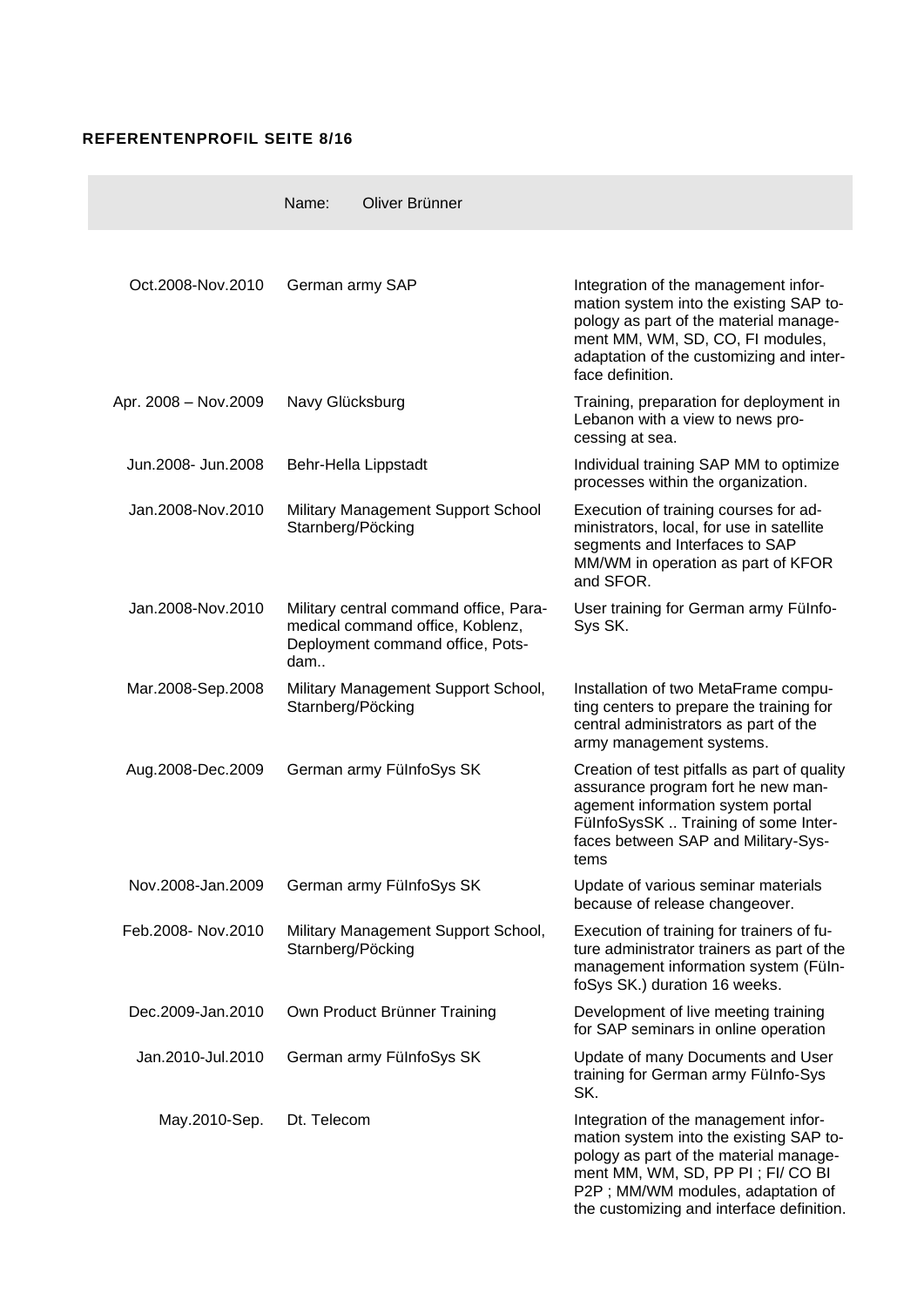### **REFERENTENPROFIL SEITE 9/16**

 $\sim$ 

|                     | Name:             | Oliver Brünner                           |                                                                                                                                                                                                                                                                                                                                                                                                                                                   |
|---------------------|-------------------|------------------------------------------|---------------------------------------------------------------------------------------------------------------------------------------------------------------------------------------------------------------------------------------------------------------------------------------------------------------------------------------------------------------------------------------------------------------------------------------------------|
|                     |                   |                                          |                                                                                                                                                                                                                                                                                                                                                                                                                                                   |
| Jan.2008 - Nov.2010 |                   | German army FülnfoSys SK                 | Execution of training courses for ad-<br>ministrators, local, for use in satellite<br>segments in operation as part of KFOR<br>and SFOR.                                                                                                                                                                                                                                                                                                          |
| Jan.2011-May.2011   |                   | Automotiv- Productionsecurity Pilz       | Individual training SAP MM to optimize<br>processes within the organization. Use<br>the Tool Datango (Author-Tool).                                                                                                                                                                                                                                                                                                                               |
| Jun.2011-Nov.2011   | dorf              | YIT Finnland German Place Deggen-        | Integration of the management infor-<br>mation system into the existing SAP to-<br>pology as part of the material manage-<br>ment MM, WM, SD, PP PI; FI/ CO BI<br>P2P; MM/WM modules, adaptation of<br>the customizing and interface definition.<br>Using the Tool Datango (Author-Tool).                                                                                                                                                         |
| Nov.2011-Jul.2012   |                   | Volkswagen AG Germany                    | Master Trainer, training<br>Development of training materials for<br>key users in the module PP and execu-<br>tion of the training course; project man-<br>ager for the entire key user training pro-<br>gram and training material develop-<br>ment in the area SAP ECC 6.0 for mod-<br>ules MM, PP, WM, SD, CO, Fl. Train-<br>ing of some Interfaces Ito Legacy-<br>Sytems like kARIN, MAPDAT, ISO, etc.<br>Tool Workforce Performance Builder. |
| Jul.2012-Jun.2013   | Audi AG           |                                          | Individual training SAP, PP/PM PP PI;<br>FI/ CO BI P2P ; MM/WM, to optimize<br>processes within the organization. Mas-<br>ter Trainer for the Tool Workforce Per-<br>formance Builder.                                                                                                                                                                                                                                                            |
| May.2012-Aug.2012   | dorf.             | <b>YIT Finnland German Place Deggen-</b> | Update Training MM-EK / WM, SD and<br>Fl. Purchasing, Customizing, Interface<br>to external Invoice-System. Tool Work-<br>force Performance Builder.                                                                                                                                                                                                                                                                                              |
| Aug.2012- Feb.2013  | Evonik Industries |                                          | Individual training SAP SD and Cock-<br>pits MM/WM, Supply Chain. Interface<br>to external Production planning and<br>Capacity-system to optimize processes<br>within the organization. Master Trainer<br>for the Tool Workforce Performance<br>Builder, and TTS TTKF                                                                                                                                                                             |
| Nov.2012- Jul.2013  |                   | Volkswagen AG Germany                    | Master Trainer, training<br>Development of training materials for<br>key users in the module PP and execu-<br>tion of the training course; project man-<br>ager for the entire key user training pro-<br>gram and training material develop-<br>ment in the area SAP ECC 6.0 for mod-<br>ules MM, WM, SD, PP PI; FI/ CO BI                                                                                                                        |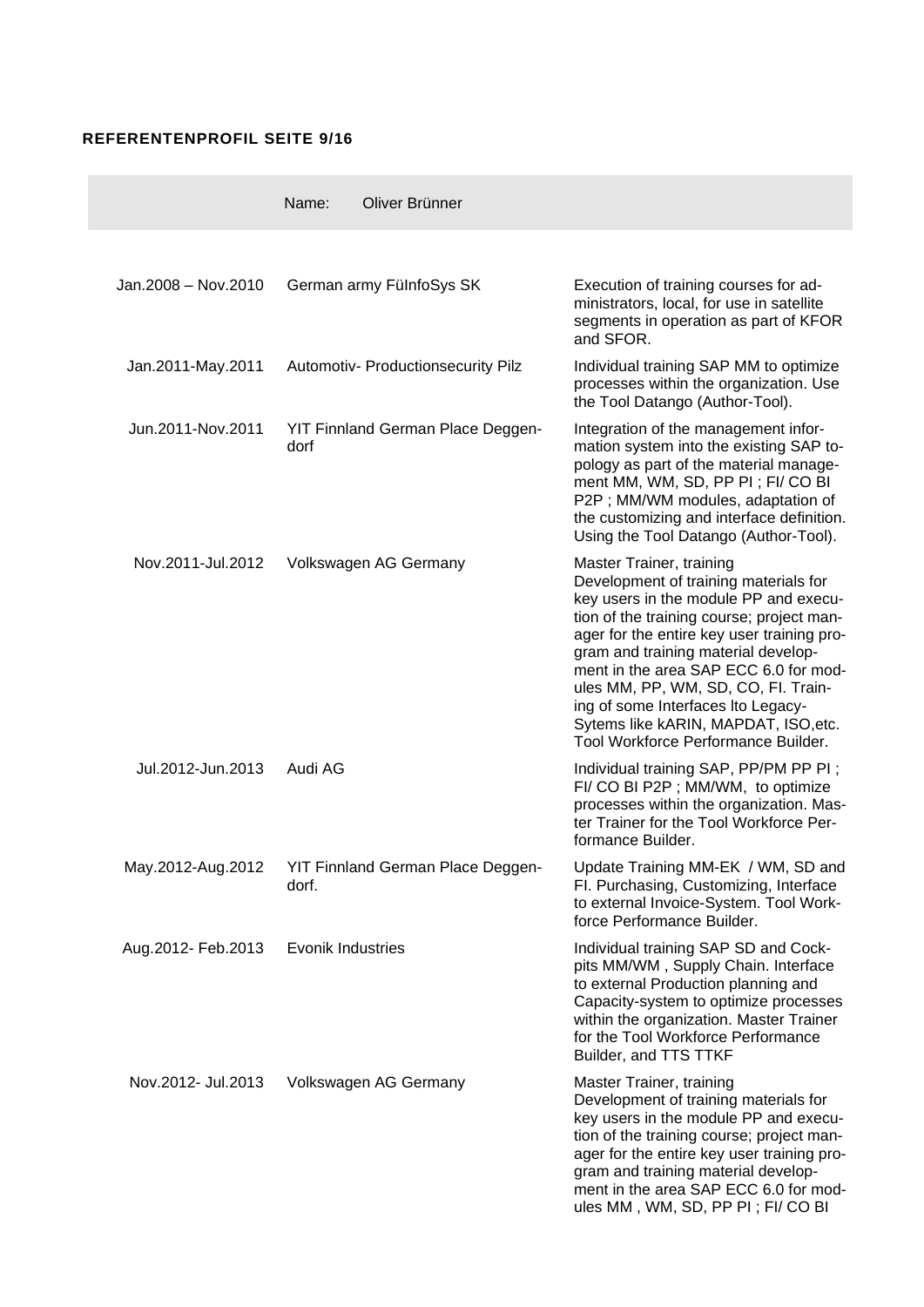## **REFERENTENPROFIL SEITE 10/16**

 $\sim$ 

|                   | Name:                              | Oliver Brünner                                            |                                                                                                                                                                                                                                                                                                                       |
|-------------------|------------------------------------|-----------------------------------------------------------|-----------------------------------------------------------------------------------------------------------------------------------------------------------------------------------------------------------------------------------------------------------------------------------------------------------------------|
|                   |                                    |                                                           | P2P Interfaces to Legacy-Systems and<br>IDoc-Communications. Rollout 50.000<br>Users. 21 Languages. Tool Workforce<br>Performance Builder.                                                                                                                                                                            |
| Jul.2013-Feb.2014 |                                    | <b>Evonik Industries Germany</b>                          | Mastertrainer, Coordinator of Training.                                                                                                                                                                                                                                                                               |
|                   |                                    |                                                           | Individual training SAP SD and Cock-<br>pits MM/WM, IDoc, Stockinterfaces<br>Supply Chain. to optimize processes<br>within the organization. Using the Tool<br>TTS TTKF and the Tool Workforce Per-<br>formance Builder.                                                                                              |
| Oct.2013-Dec.2013 |                                    | Evonik Industries USA.                                    | Mastertrainer, Coordinator of Training.                                                                                                                                                                                                                                                                               |
|                   | Hopewell (VA)                      | Janesville (WI), Mapleton(IL) and                         | Individual training SAP PP /SD PP PI;<br>FI/ CO BI P2P ; MM/WM and Cockpits<br>MM/WM, Supply Chain. Interface to<br>external Production planning and Ca-<br>pacity-system, to optimize processes<br>within the organization. Trainings lan-<br>guage US-English. Tool Workforce Per-<br>formance Builder and TTS TTKF |
| Nov. 2012/2013    | Volkswagen                         | <b>SAP AG for Customer:</b>                               | Master Trainer, design of customized<br>documents, system preparation and<br>training in the logistics sector, world-<br>wide rollout, training conception for 21<br>languages, ethnic mentalities and<br>learning behavior volume of 50,000<br>participants. Workforce Performance<br>Builder (WPB)                  |
| 2013 and 2014     |                                    | <b>SAP AG for Customer:</b>                               | Trainer, design and development of                                                                                                                                                                                                                                                                                    |
|                   | Evonik / Goldschmidt<br>Evonik USA |                                                           | customized training materials and train-<br>ing in SD and PM context. Performing<br>the training in Germany and in the US<br>in English.                                                                                                                                                                              |
| 08.2014           |                                    | Add Role Change Mgmt.                                     | In order of some Customers, they<br>ask me for consulting some em-<br>ployee issues, I start to Change<br><b>Manager to solve risks about Golive</b><br>Issues.                                                                                                                                                       |
| 03-10 / 2014      | Pronsfeld                          | RedCommerce London via Arla<br>Foods Germany, Düsseldorf, | Trainer, design and development of<br>text-. Training materials, training in<br>SAP PP / PI, WM, SD; In-tation of<br>workforce perfor-mance Builder (WPB)<br>factory Pronsfeld, Change Manager,                                                                                                                       |
| 09-12 / 2014      | <b>BMW Dingolfing</b>              |                                                           | Project Manager; Introduction of e-<br>learning system in logistics in 3 lan-<br>guages; German - Polish - Hungarian<br><b>TTKF</b>                                                                                                                                                                                   |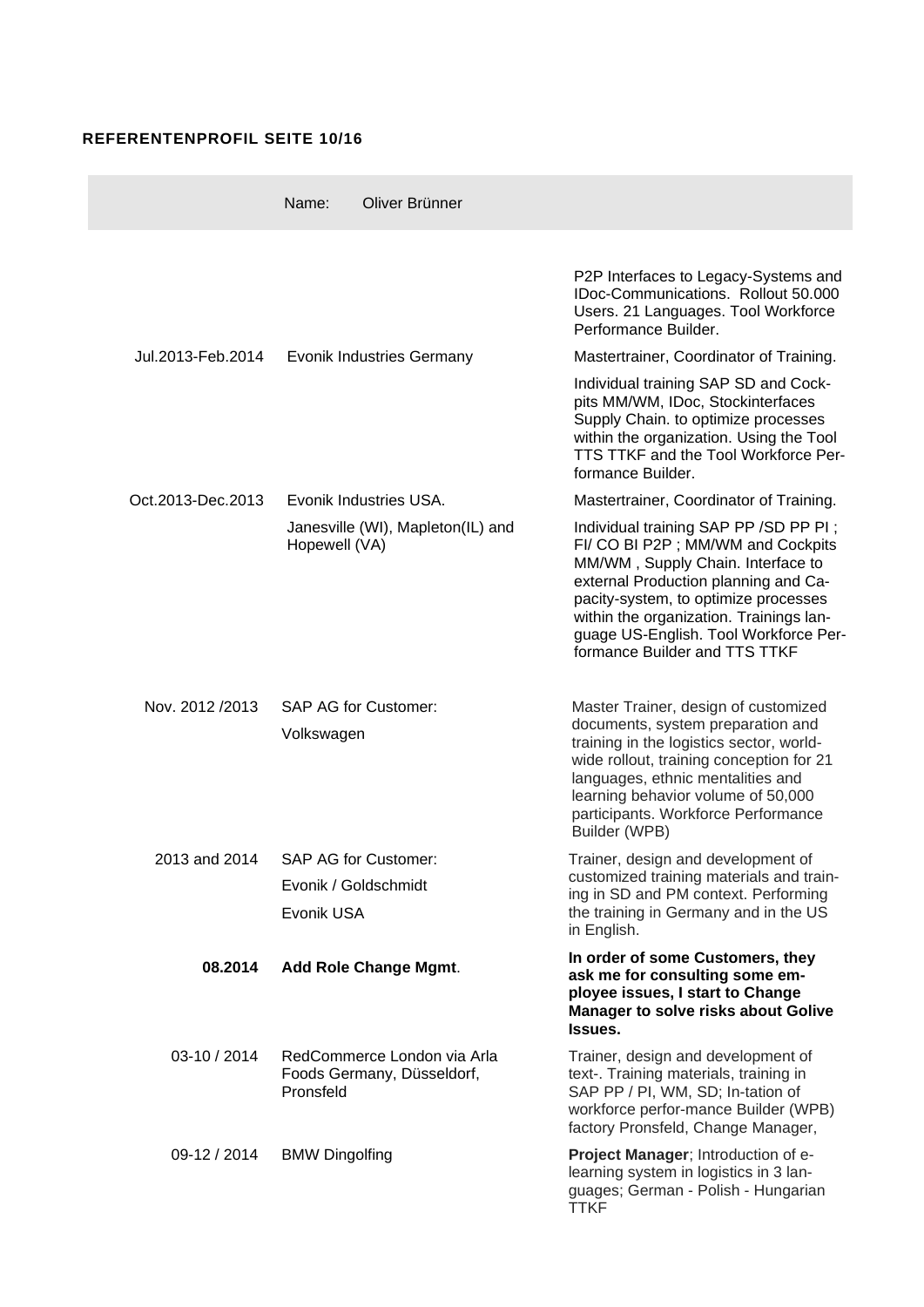### **REFERENTENPROFIL SEITE 11/16**

|                       | Name:<br>Oliver Brünner                                         |                                                                                                                                                                                              |
|-----------------------|-----------------------------------------------------------------|----------------------------------------------------------------------------------------------------------------------------------------------------------------------------------------------|
|                       |                                                                 |                                                                                                                                                                                              |
| 10/2014               | <b>BMW Regensburg</b>                                           | <b>Trainers Training for KeyUser SAP</b>                                                                                                                                                     |
| $10/2014 - 01/2015$   | <b>SAP AG for Customer: Evonik</b><br>Darmstadt, USA, Singapore | Customized. Training SAP SD and<br>cockpits MM / WM; Process optimiza-<br>tion storage interface - supply chain in<br>the organization: TTKF                                                 |
| $01 + 02 / 2015$      | RedCommerce London via Arla<br>Foods Germany, Upahl             | Change Manager, Trainer, design and<br>development of text-. Training materi-<br>als, training in SAP PP / PI, WM, SD;<br>Initation of workforce perfor-mance<br>Builder (WPB) factory Upahl |
| 03 / 2015<br>01/2016  | <b>SAP AG for Customer: Evonik</b>                              | Trainer, design and development of<br>text-. Training materials, training in<br>SAP PP / PI, SD, PM, cockpits, e-learn-<br>ing standard training with TTKF                                   |
| 01/2016<br>aktuell    | Bolta Werke, Diepersdorf                                        | Designing and creating training docu-<br>ments in SAP - Central Purchasing,<br>Production Planning, EDI with the au-<br>thoring tool WPB.                                                    |
| 02/2016               | Bolta Werke, Diepersdorf                                        | Konzeption und Realisierung WPB-Ma-<br>nager Topologie zum weltweiten Ein-<br>satz zur Bereitstellung von kontextbe-<br>zogenen E-Learning mit dem WPB -<br>Navigator.                       |
| 03/2016               | ALL-FOR-ONE Steeb for Customer:<br>ProReServe Neu - Isenburg.   | Training of WPB - Producers incl. Con-<br>figuration and book creation.                                                                                                                      |
| 03/2016               | <b>TEVA Pharm Israel</b>                                        | Consultant, Trainer and Administrator<br>for WPB and WPB - Manager for<br>worldwide SAP Rollout                                                                                              |
|                       |                                                                 | Connectionist for WPB landscape with<br>12 languages in 17 countries for e-<br>learning and documentation. Using a<br>cascaded WPB Manager                                                   |
|                       |                                                                 | Connecting the Wpb-managers on the<br>success factors LMS with SCORM                                                                                                                         |
|                       |                                                                 | Worldwide 47.000 Learners.<br>ChangeMGMT for 23 languages                                                                                                                                    |
|                       |                                                                 | Project-Language English                                                                                                                                                                     |
| 08/2016<br><b>Bis</b> | ICL Israel / Deutschland                                        | Trainer for Productionsplanning and<br>manufacturing in Germamy. lenguage<br>englisch and german.                                                                                            |
| 10/2016               |                                                                 | Projectstopp from customer.                                                                                                                                                                  |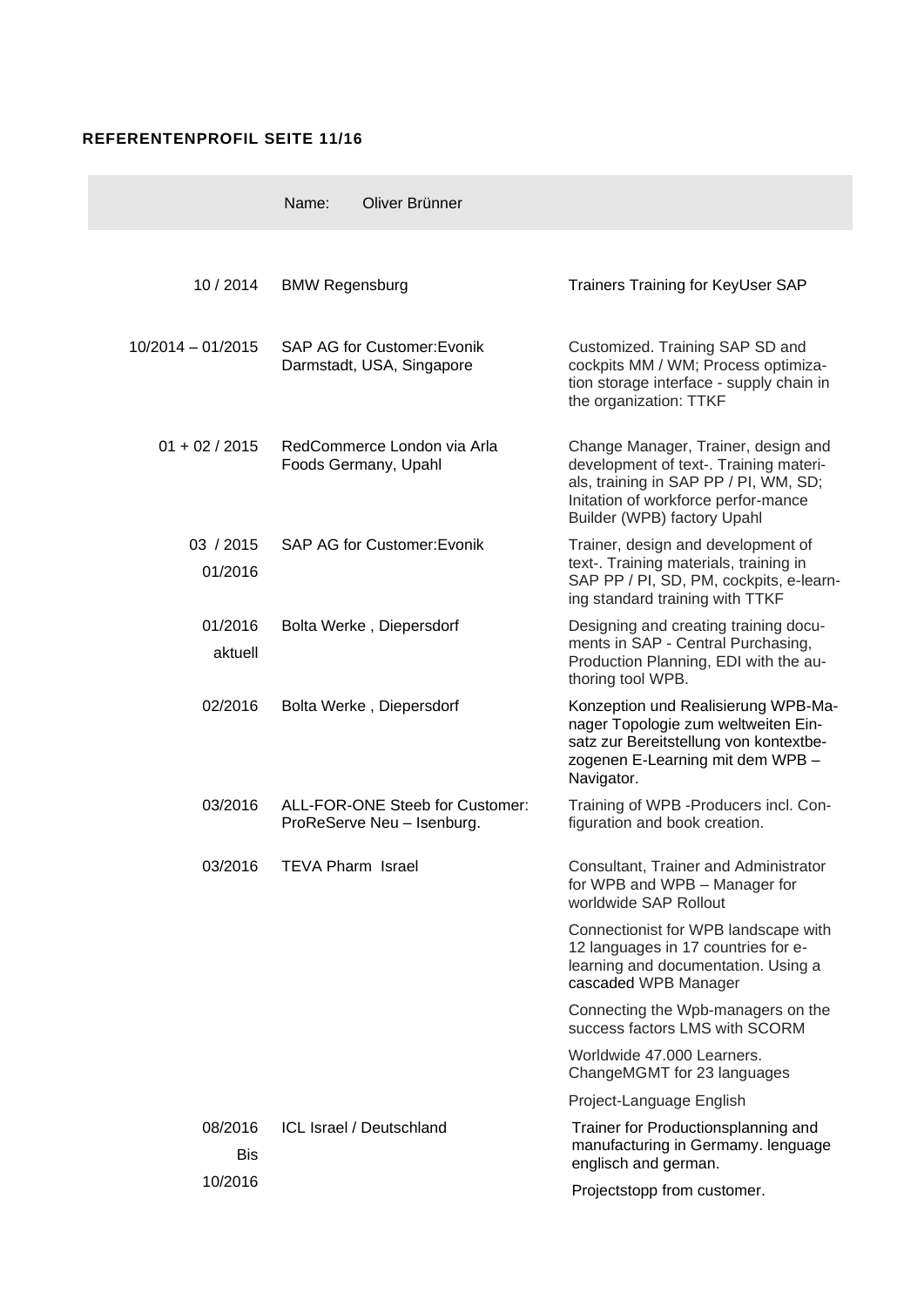#### **REFERENTENPROFIL SEITE 12/16**

|                           | Oliver Brünner<br>Name:                      |                                                                                                   |
|---------------------------|----------------------------------------------|---------------------------------------------------------------------------------------------------|
|                           |                                              |                                                                                                   |
| 10/2016<br>to<br>today    | Eerlenbacher Backwaren Groß Gerau            | Conception und Trainingsworkshop for<br>optimizing thr production. PP PI; FI/<br>CO BI P2P; MM/WM |
| 01/2017                   | <b>Borgers Automotiv</b>                     | Optimize Production in SAP SD PP MM<br>WM, and ChangeMgmt in plants                               |
| 02/2017                   | Recaro Aircraft Seats Fort Worth USA         | SAP Process optimizing in Production<br>PP SD Forcast / SD CS                                     |
| 03/2017<br>Til<br>12/2017 | Süd Zucker Beneo Palatin Germany             | SAP Process optimizing in Production<br>PP/SDCS                                                   |
| 04/2017<br>til<br>10/2017 | Thyssen Krupp IS Germany and<br>South Africa | Change Manager Daproh Project<br>Regular finishing with Golive                                    |
| 08/2017                   | Borgers Automotiv USA / Ohio and<br>Alabama  | Optimize Production in SAP SD PP MM<br><b>WM</b>                                                  |
|                           |                                              | Training in english                                                                               |
| 10/2017                   | <b>Borgers Automotiv Poland</b>              | Optimize Production in SAP SD PP<br>MM WM                                                         |
|                           |                                              | Training in english                                                                               |
| 10/2017                   | Neopharm Israel, Tel Aviv                    | ISO Optimize with datango dps                                                                     |
|                           |                                              | Training in english                                                                               |
| 12/2017                   | <b>Borgers Automotiv Germany</b>             | Optimize Production in SAP SD PP MM<br>WM.                                                        |
| 01/2018                   | Paris AG / datango Turck Minneapolis         | Datango performance Suite Customer<br><b>Training and Strategy Training</b>                       |
| 02/2018                   | Beumer Group Beckum                          | PLM100 Training and support for<br>S4/HANA Implementation                                         |
| 03/2018                   | <b>Beumer Group Danmark</b>                  | PLM100 Training and support for<br>S4/HANA Implementation                                         |
| 04/2018 ff.               | Silicom Israel                               | Implementation datango Autoring tool<br>to recording Priority ERP Software.                       |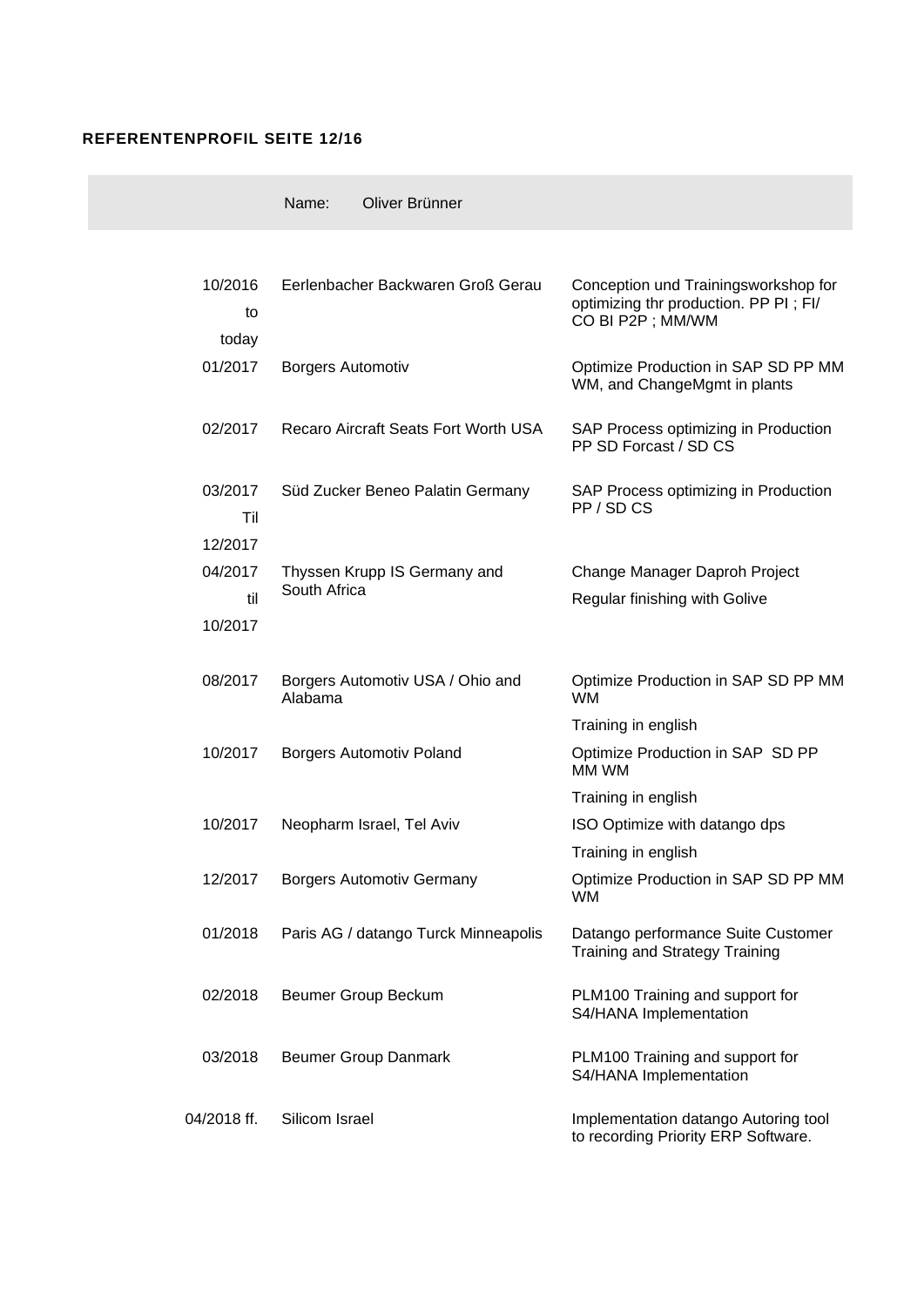## **REFERENTENPROFIL SEITE 13/16**

|                      | Oliver Brünner<br>Name:      |                                                                                                           |
|----------------------|------------------------------|-----------------------------------------------------------------------------------------------------------|
|                      |                              |                                                                                                           |
| 05/2018              | Krüger Kaffee/ Reuss         | Golive Support for Productionplanning<br>and Sales forcast (SD) at Plant Berlin<br>and Bergisch Gladbach: |
| 06.2018              | RATIO-LMS                    | Development Learning Management<br>System for SAP Standard trainings.                                     |
| 08.2018<br>12.2018   | <b>GEALAN Fenstersysteme</b> | E-Learning Production planning with<br><b>Workforce Performance Builder;</b>                              |
|                      |                              | Mastertrainer SD / MM / PP                                                                                |
|                      |                              | <b>SER DOXIS WinCube and Invoice-</b><br>master                                                           |
|                      |                              | Mastertrainer.                                                                                            |
| 01.2019              | <b>PARIS AG</b>              | Create new Server GUI for datango<br>Collaborator Specification.                                          |
| 03.2019              | <b>MDR Fernsehen</b>         |                                                                                                           |
|                      |                              | SAP Crossover Training MM/SD                                                                              |
| 04.2019              | Kistenpfennig AG / Zitec     |                                                                                                           |
| 05.2019              | <b>Silicom Danmark</b>       | Implementation RatioLMS at Cloudsys-<br>tem                                                               |
|                      |                              | Mainframe design for Citrix and Cloud                                                                     |
| 06.2019 till 11.2019 | Techedge / Haribo            | SAP Training for OneHaribo S/4 HANA<br>CS / SD / PP BENE/USA                                              |
| 11.2019 till 01.2020 | <b>RWE Energy</b>            | Successfactors Travel-Mgmt in HCM<br>recording Processes in TTKF Autoring<br>tool.                        |
| 02.2020              | Porta Furnitur               |                                                                                                           |
| Follow up Feb. 2021  |                              | Administrator Enable now / datango<br>Collaborator, Author Training. Publi-<br>shing learnerplattform     |
|                      |                              | Project stopped by Corona Pandemic.                                                                       |
| 07.2020<br>11.2020   | Deutsche Flugsicherung (DFS) | EN Manager connect to LDAP and AD<br>for import and Permissions of Useracti-<br>vities.                   |
| $10.2020 - 07.2021$  | Convista AG / Schäferwerke   | Enable now Manager Cloud administra-                                                                      |
| 11.2020-12.2020      | Aptiv AG                     | tion, training Authors, Usersupport, e-<br>learning Concept, Trainingsconcept and<br>trainers training.   |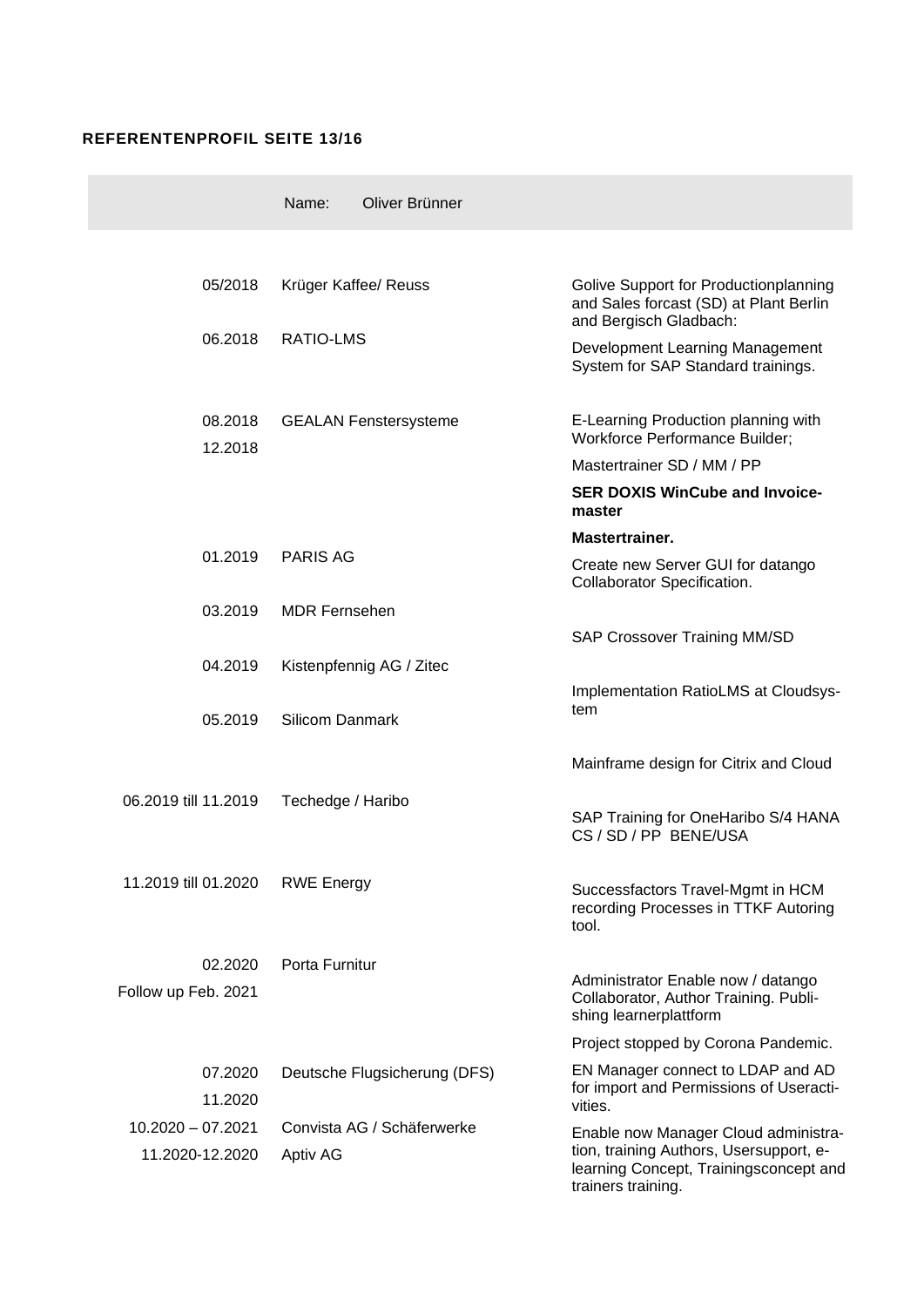## **REFERENTENPROFIL SEITE 14/16**

|                    | Oliver Brünner<br>Name:            |                                                                                                                                                                                                                         |
|--------------------|------------------------------------|-------------------------------------------------------------------------------------------------------------------------------------------------------------------------------------------------------------------------|
| 10.2020 till today | Marlin Green London for SSI- SCHA- | Golive Support, and process documen-<br>tation in word.                                                                                                                                                                 |
|                    | <b>FER Neunkirchen</b>             | Enable Now Administration and WEB-<br>Assistent configuration, Support<br>Employees, Trainers Training, Create<br>Learninghub, Interfaces to SOLMAN,<br>Daily Helpdesk and Trainingorganiza-<br>tion, Changemanagement. |
| 11.2020 till today | Hays AG Mannheim                   | Training Purchase-Organisation and<br>developing e-Learning Enable Now                                                                                                                                                  |
| 11.2021 till today | LEONI AG Nürnberg / Ukraine        | Mastertrainer Forecast to Fullfilling<br>Consultant Enable Now.                                                                                                                                                         |

| Seminar Experience             | Subject                                                                              | Comments                 |
|--------------------------------|--------------------------------------------------------------------------------------|--------------------------|
| 6712                           | Sales (SD) Delta and Customizing                                                     |                          |
| 6909                           | <b>SAP Train the Trainer</b>                                                         |                          |
| 6928                           | Material Management (MM/WM) Cus-<br>tomizing IDOC.                                   |                          |
| 6956                           | Material Management (MM) Compact                                                     |                          |
| 6962                           | Sales (SD) Overview                                                                  |                          |
| 6980                           | <b>Production Planning and Steering</b><br>(PP) Overview                             |                          |
| 6986                           | Production Planning and Steering<br>(PP) Compact                                     |                          |
| 6987                           | PLM 100 Compact                                                                      |                          |
| 7220                           | Train the Trainer III - Seminar con-<br>ception: script and participants<br>handouts |                          |
| 7640                           | <b>NLP Trainers Training</b>                                                         | <b>Business Trainers</b> |
| <b>Areas of Specialization</b> | Subject                                                                              | Comments                 |
|                                |                                                                                      |                          |

IT-SiBe; security tested until SÜ 3 - Secret, Partner of BMWi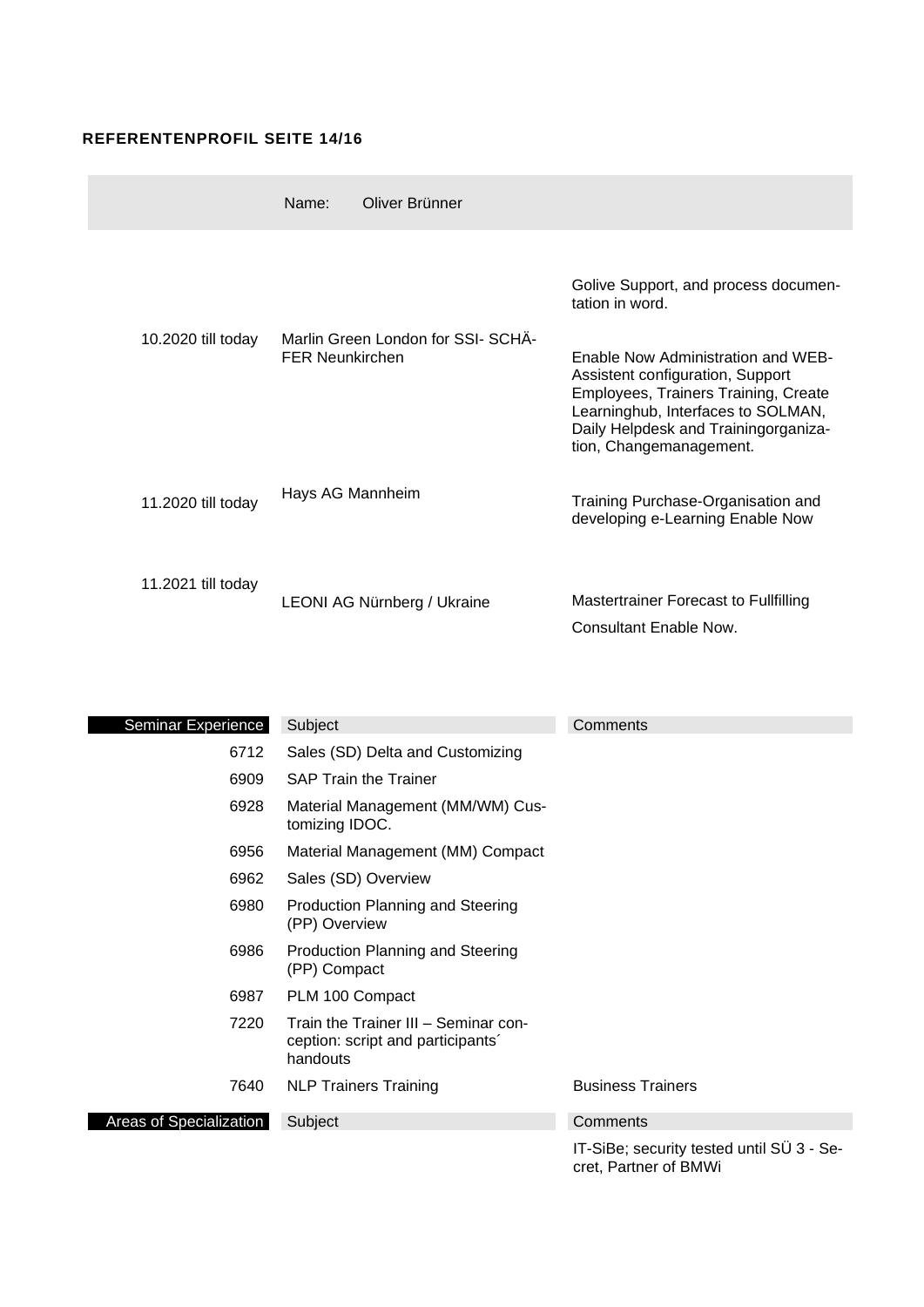#### **REFERENTENPROFIL SEITE 15/16**

Name: Oliver Brünner

Programming languages Cobol, C++, VBA, Delphi, HTML 5, XML, PHP3, SQL, Flash

SAP applications from SAP R/3 1.h to date

#### Appendix A

Within the project FüInfoSys SK (Executive Information System of the Armed Forces) has been developed a peer-to-composite for guiding support and harmonization based on a heterogeneous system landscape. For this system, the need to train system administrators originated. The training period was set at 70 working days to 8 hours time.

The participants were already trained administrators in the areas of:

- Grundlagen der Netzwerktechnik /Cisco-Router / -Switches
- MS-Server 20012
- Citrix-Metaframe und Presentation Server
- Lotus-Domino-Server
- Linux Fedora, Debian
- Sun Solaris 10
- Oracle Application Server 10g
- SAP logistics in the military operational environment, special development

Based on these above-mentioned Applications and operating systems, the participants were trained.